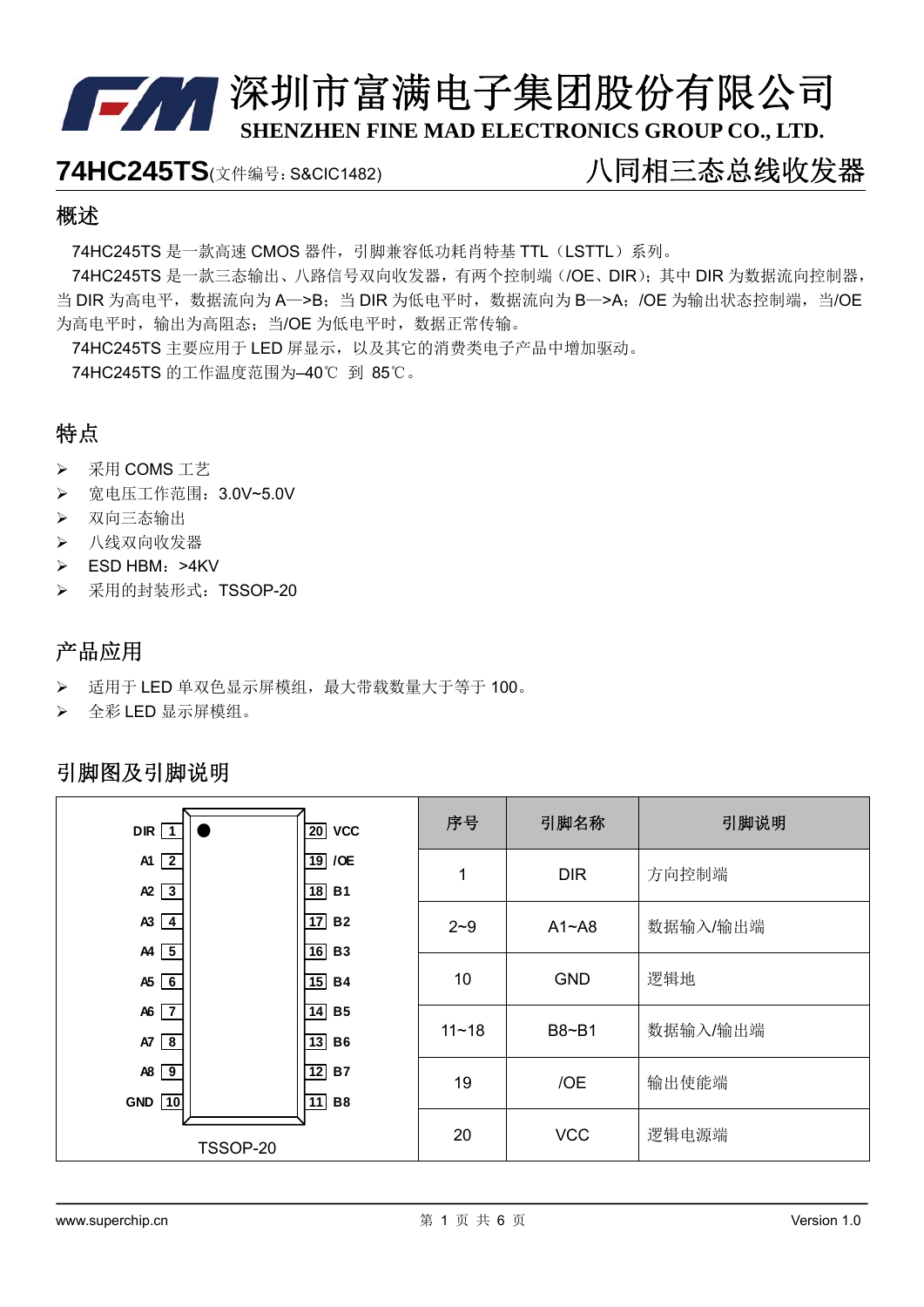## 74HC245TS(文件编号: S&CIC1482) **12 20 20 20 20 21 21 22 23 23 24 23 24 23 24 24 25 26**

### 绝对最大额定值

| 参数     | 符号          | 测试条件                        | 值              | 单位 |
|--------|-------------|-----------------------------|----------------|----|
| 电源电压   | Vcc         |                             | $-0.5 \sim 7$  | V  |
| 输入钳位电流 | lικ         | $V_i < 0$ or $V_i > V_{CC}$ | $\pm 20$       | mA |
| 输出钳位电流 | <b>I</b> OK | $V_0$ <0 or $V_0$ > $V_0$   | ±20            | mA |
| 连续输出电流 | Ιo          | $Vo = 0$ to Vcc             | ±90            | mA |
| 功率损耗   | PD          |                             | $<$ 400        | mW |
| 存储温度范围 | Tstg        |                             | $-65 \sim 150$ | °C |

#### 逻辑部分

逻辑符号

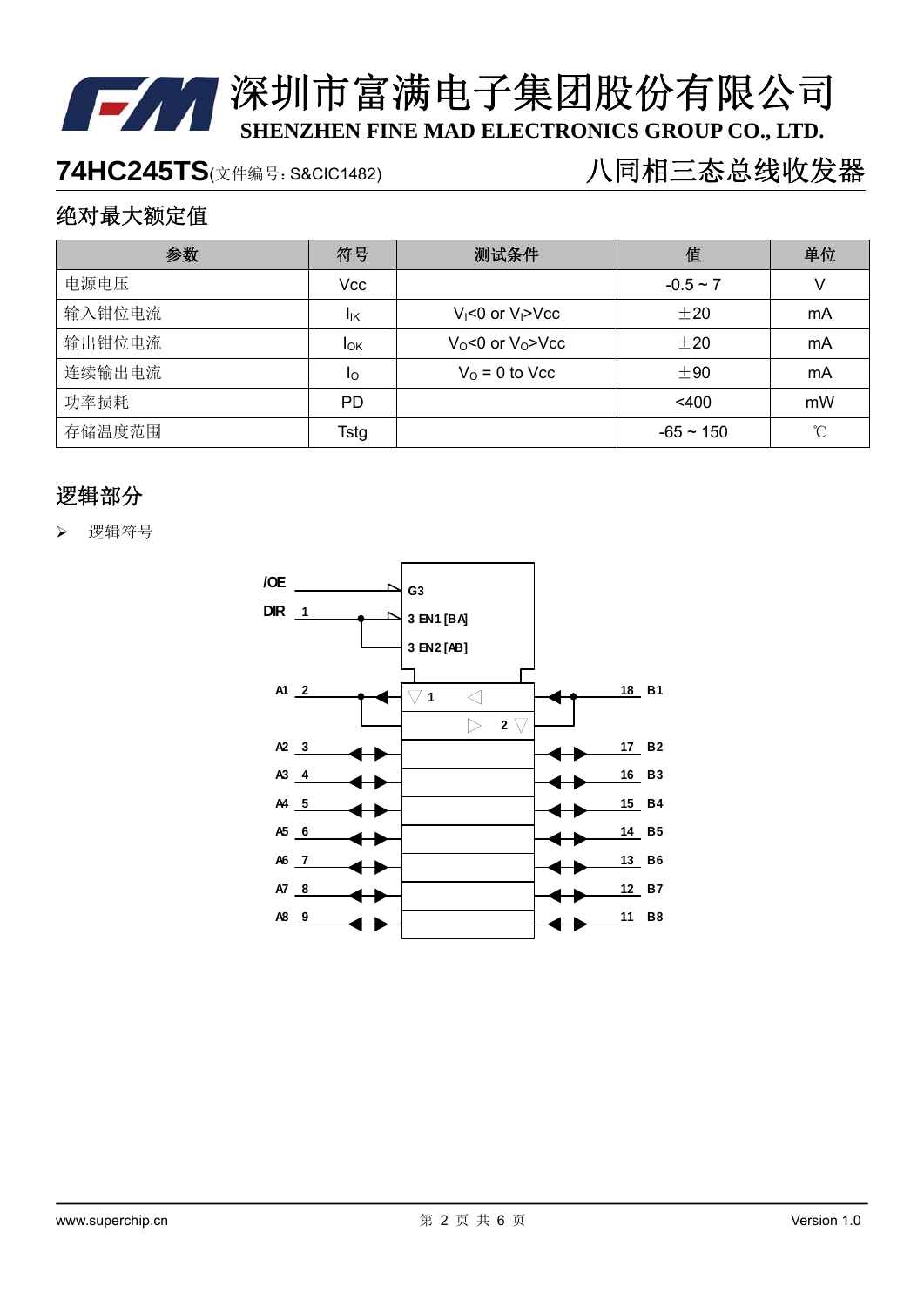

**74HC245TS**(文件编号: S&CIC1482) 八同相三态总线收发器

逻辑图(正逻辑)



**To Seven Other Channels**

#### 建议工作条件

| 参数                    | 测试条件         |             | <b>74HC245TS</b>         |            |              |  |
|-----------------------|--------------|-------------|--------------------------|------------|--------------|--|
|                       |              | 最小          | 典型                       | 最大         | 单位           |  |
| 供电电压 (Vcc)            |              | 2           | 5                        | 6          | V            |  |
|                       | $Vcc = 2V$   | 1.5         |                          |            |              |  |
| 输入高电平(VH)             | $Vcc = 4.5V$ | 3.15        |                          |            | V            |  |
|                       | $Vcc = 6V$   | 4.2         |                          |            |              |  |
|                       | $Vcc = 2V$   | $\mathbf 0$ | $\overline{\phantom{a}}$ | 0.5        |              |  |
| 输入低电平(VL)             | $Vcc = 4.5V$ | $\mathbf 0$ |                          | 1.35       | V            |  |
|                       | $Vcc = 6V$   | 0           |                          | 1.8        |              |  |
| 输入电压(V <sub>I</sub> ) |              | $\mathbf 0$ |                          | <b>Vcc</b> | $\vee$       |  |
| 输出电压(Vo)              |              | 0           |                          | <b>Vcc</b> | $\vee$       |  |
| 操作温度 (TA)             |              | $-40$       |                          | 85         | $^{\circ}$ C |  |

#### 电气特性

| 参数       | 测试条件                       |                       |            | $T_A = 25^{\circ}C$ |       |                          | 单位 |
|----------|----------------------------|-----------------------|------------|---------------------|-------|--------------------------|----|
|          |                            |                       | <b>Vcc</b> | 最小                  | 典型    | 最大                       |    |
|          | $V_1 = V_{H1}$ or $V_{IL}$ | $I_{OH}$ = -20uA      | 2V         | 1.9                 | 1.998 | $\overline{\phantom{a}}$ |    |
|          |                            |                       | 4.5V       | 4.4                 | 4.499 |                          | V  |
| $V_{OH}$ |                            |                       | 6V         | 5.9                 | 5.999 |                          |    |
|          |                            | $I_{OH} = -6mA$       | 4.5V       | 3.98                | 4.3   |                          |    |
|          |                            | $I_{OH} = -7.8mA$     | 6V         | 5.48                | 5.8   | $\overline{\phantom{a}}$ |    |
| $V_{OL}$ | $V_i = V_{iH}$ or $V_{iL}$ | $I_{OH}$ = 20 $\mu$ A | 2V         |                     | 0.002 | 0.1                      |    |
|          |                            |                       | 4.5V       |                     | 0.001 | 0.1                      | V  |
|          |                            |                       | 6V         |                     | 0.001 | 0.1                      |    |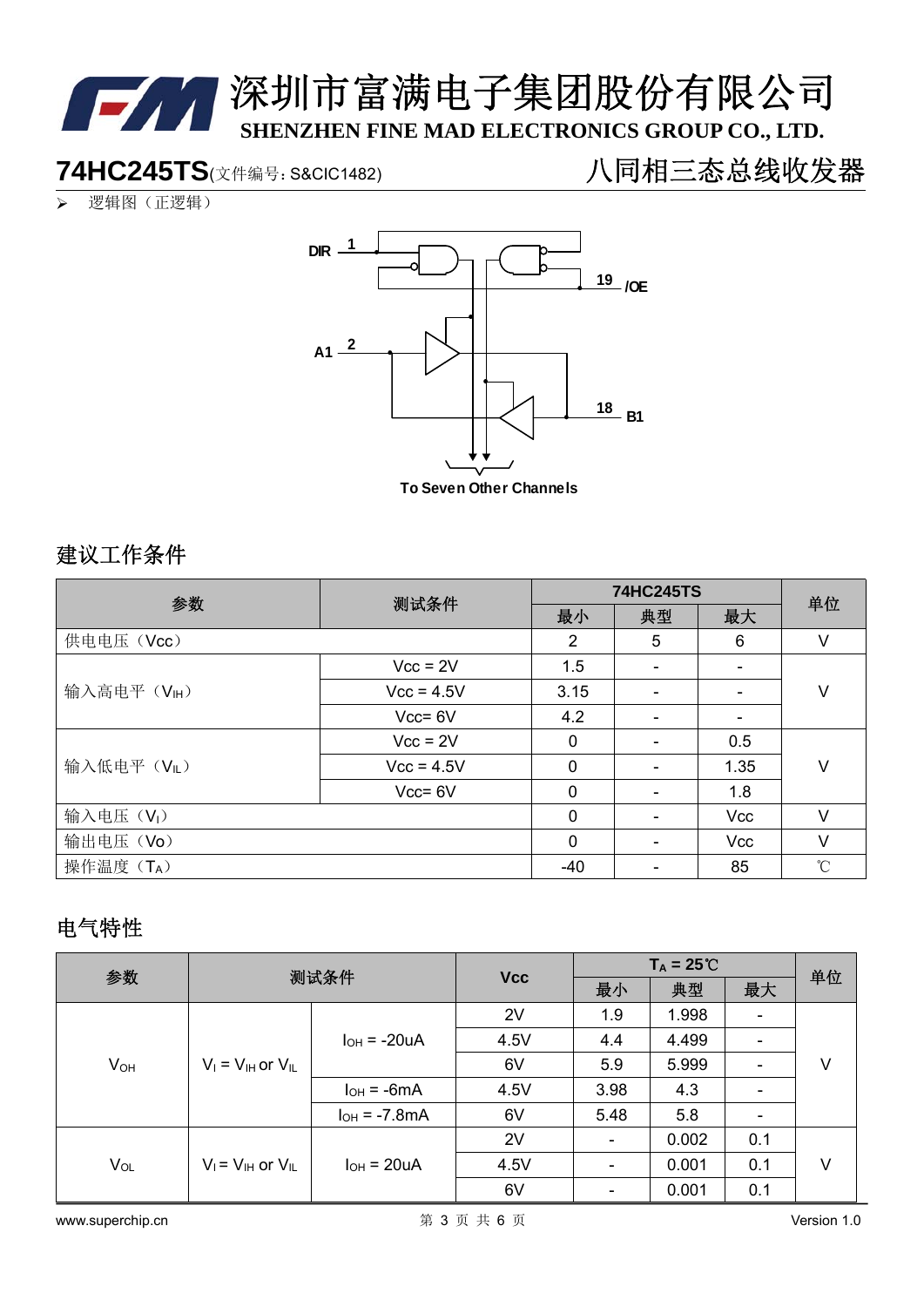

# 第24章深圳市富满电子集团股份有限公司

**SHENZHEN FINE MAD ELECTRONICS GROUP CO., LTD.**

# 74HC245TS(文件编号: S&CIC1482) **12 20 20 20 20 21 21 22 23 23 24 23 24 23 24 24 25 26**

|          |            |                             | $I_{OH} = 6mA$   | 4.5V     |    | 0.17  | 0.26 |    |
|----------|------------|-----------------------------|------------------|----------|----|-------|------|----|
|          |            |                             | $I_{OH}$ = 7.8mA | 6V       |    | 0.15  | 0.26 |    |
|          | 输出端口驱动电    | <b>IOH</b>                  |                  | 5V       | 54 |       | 68   | mA |
|          | 流          | <b>IOL</b>                  |                  | 5V       | 80 |       | 95   | mA |
|          | DIR or /OE | $V_1$ = Vcc or 0            |                  | 6V       |    | ±0.1  | ±100 | nA |
| $I_{OZ}$ | A or B     | $VO = VCC$ or 0             |                  | 6V       |    | ±0.01 | ±0.5 | uA |
| Icc      |            | $V_1$ = Vcc or 0, $I_0$ = 0 |                  | 6V       |    |       | 8    | uA |
| Ci       | DIR or /OE |                             |                  | 2V to 6V |    | 3     | 10   | pF |

#### 开关特性(CL=50pF,除非另有说明。)

| 参数            | <b>FROM</b> | <b>TO</b>     | <b>VCC</b> |                          | $T_A = 25^{\circ}C$ |                          | 单位 |
|---------------|-------------|---------------|------------|--------------------------|---------------------|--------------------------|----|
|               | (输入)        | (输出)          |            | 最小                       | 典型                  | 最大                       |    |
|               |             |               | 2V         | -                        | 40                  |                          |    |
| tpd           | A or B      | <b>B</b> or A | 4.5V       | $\overline{\phantom{a}}$ | 15                  | $\overline{\phantom{a}}$ | ns |
|               |             |               | 6V         | $\overline{\phantom{0}}$ | 12                  | $\overline{\phantom{a}}$ |    |
|               |             |               | 2V         | $\overline{\phantom{a}}$ | 125                 | $\overline{\phantom{a}}$ |    |
| $t_{\rm en}$  | /OE         | A or B        | 4.5V       | $\overline{\phantom{a}}$ | 23                  | $\overline{\phantom{a}}$ | ns |
|               |             |               | 6V         | $\overline{\phantom{0}}$ | 20                  | $\overline{\phantom{a}}$ |    |
|               |             |               | 2V         | $\overline{\phantom{a}}$ | 74                  | $\overline{\phantom{a}}$ |    |
| $t_{\rm dis}$ | /OE         | A or B        | 4.5V       | $\overline{\phantom{a}}$ | 25                  | $\overline{\phantom{a}}$ | ns |
|               |             |               | 6V         | $\overline{\phantom{a}}$ | 21                  | $\overline{\phantom{a}}$ |    |
|               |             |               | 2V         | $\overline{\phantom{a}}$ | 20                  | 60                       |    |
| $t_{\rm t}$   |             | A or B        | 4.5V       | $\overline{\phantom{0}}$ | 8                   | 12                       | ns |
|               |             |               | 6V         | $\overline{\phantom{a}}$ | 6                   | 10                       |    |

#### (CL=150pF,除非另有说明。)

| 参数       | <b>FROM</b> | <b>TO</b> | $T_A = 25^{\circ}C$ |                              | 单位  |                              |    |
|----------|-------------|-----------|---------------------|------------------------------|-----|------------------------------|----|
|          | (输入)        | (输出)      | <b>VCC</b>          | 最小                           | 典型  | 最大                           |    |
|          |             |           | 2V                  |                              | 54  |                              |    |
| tpd      | A or B      | B or A    | 4.5V                | $\overline{a}$               | 18  | $\qquad \qquad \blacksquare$ | ns |
|          |             |           | 6V                  | $\overline{\phantom{a}}$     | 15  | $\overline{\phantom{a}}$     |    |
|          |             |           | 2V                  |                              | 150 | -                            |    |
| $t_{en}$ | /OE         | A or B    | 4.5V                |                              | 31  |                              | ns |
|          |             |           | 6V                  | $\qquad \qquad \blacksquare$ | 25  | -                            |    |
|          |             |           | 2V                  | $\qquad \qquad \blacksquare$ | 45  | 210                          |    |
| $t_t$    |             | A or B    | 4.5V                | $\overline{\phantom{a}}$     | 17  | 42                           | ns |
|          |             |           | 6V                  |                              | 13  | 36                           |    |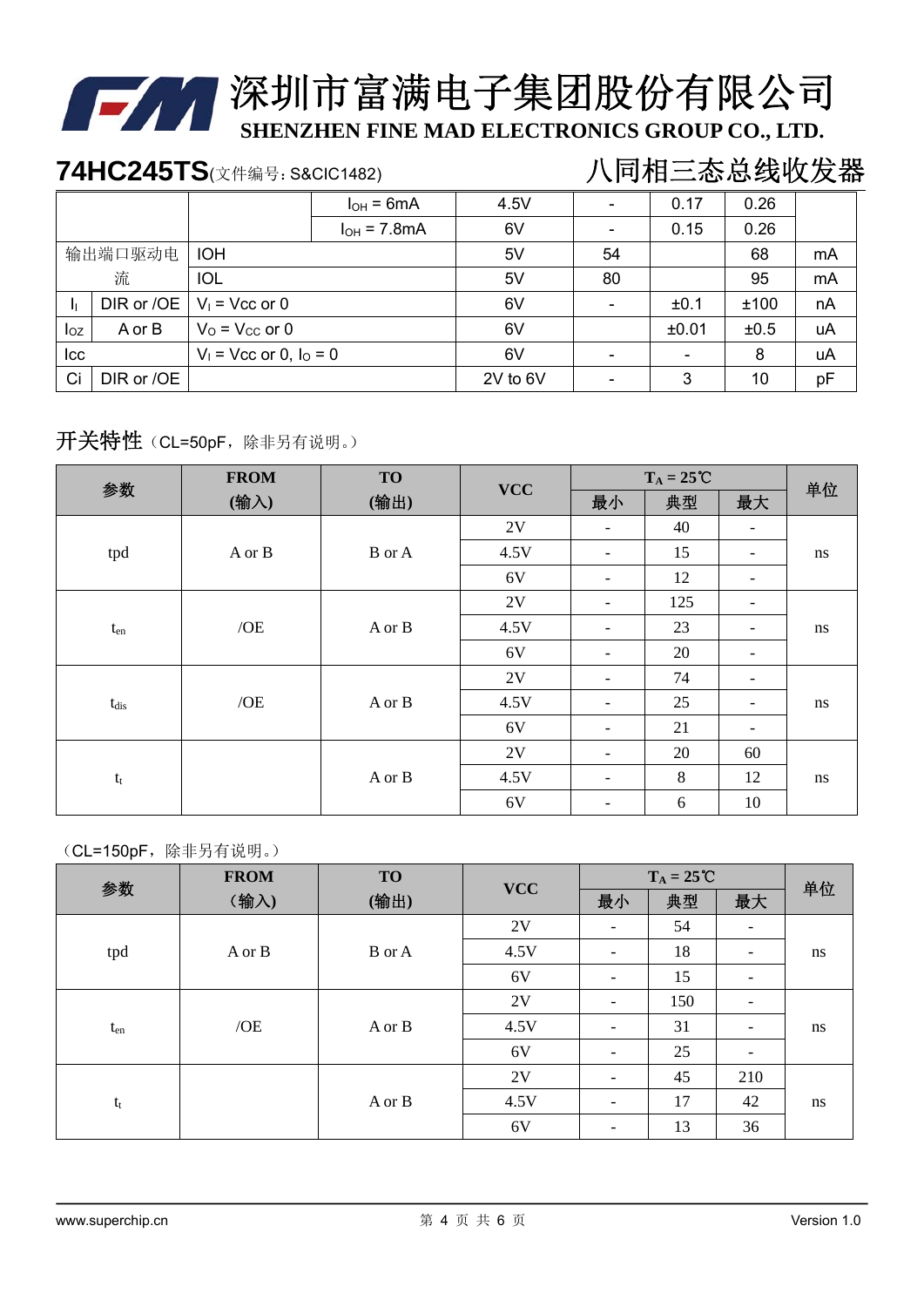### **74HC245TS**(文件编号: S&CIC1482) 八同相三态总线收发器

操作特性(TA=25℃)

| 参数           | 测试条件 | 典型值 | 单位 |
|--------------|------|-----|----|
| 功率耗散电容 (Cpd) | 空载   | 40  | pF |

#### 参数测量信息



| <b>PARAMETER</b>  |                             | RL. | CL                              | S1     | S2               |
|-------------------|-----------------------------|-----|---------------------------------|--------|------------------|
| $\mathrm{t_{en}}$ | 50pF<br><sup>t</sup> PZH    |     | 0pen                            | Closed |                  |
|                   | $t_{PZL}$                   |     | 1KΩ<br>or<br>150 <sub>pF</sub>  |        | 0 <sub>pen</sub> |
| $t_{dis}$         | $\mathrm{t}_{\mathrm{PHZ}}$ | 1KΩ |                                 | 0pen   | lC1osed          |
|                   | $\mathrm{t}_{\mathrm{PLZ}}$ |     | 50pF                            | Closed | 0pen             |
| $t_{\rm{dd}}$     | or $t_t$                    |     | 50pF<br>or<br>150 <sub>pF</sub> | 0pen   | 0pen             |



VOLTAGE WAVEFORMS<br>PROPAGATION DELAY AND OUTPUT TRANSITION TIMES



- 注:1、CL 包括探针和测试夹电容。
	- 2、波形 1 是内部输出为低电平时的数据输出,除非输出使能控制端禁止输出。 波形 2 是内部输出为高电平时的数据输出,除非输出使能控制端禁止输出。
	- 3、波形之间的相位关系是被任意选择的,所有输入脉冲是由具有以下特点的信号发生器提供 : PRR≤1MHz,  $Z_0$ =50Ω, t<sub>r</sub>=6ns, t<sub>f</sub>=6ns,
	- 4、每一次输入数据的改变测量一次输出。
	- 5、tPLZ 和 tPHZ 与 tdis是一样的。
	- 6、tPZL 和 tPZH 与 ten是一样的。
	- 7、tPLH 和 tPHL 与 tpd是一样的。